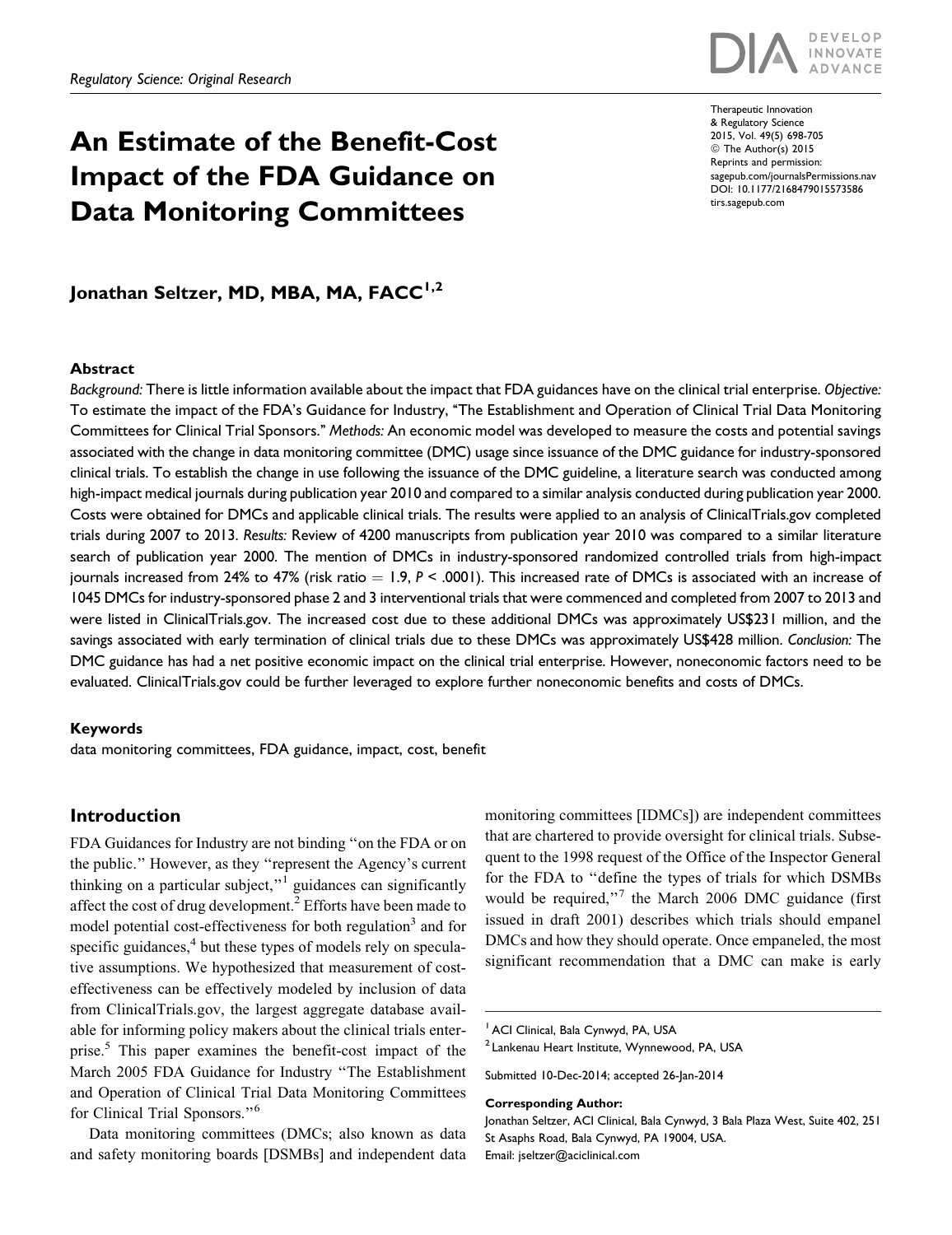

Figure 1. Trials terminated by data monitoring committees (DMCs). Source: ClinicalTrials.gov.

termination of the clinical trial for either safety or efficacy reasons (Figure 1). Termination for safety is recommended when the DMC feels that continuation of the trial will expose clinical trial participants to an unnecessary risk of morbidity and/or mortality. Termination for efficacy may be recommended if the clinical trial shows high levels of benefit or, conversely, if there is vanishingly small chance of benefit. In creating the benefit-cost framework, the clearest benefits emanate from early termination: reduced clinical trial cost, less morbidity and mortality, better allocation of sponsor resources, and, in stopping for efficacy, shorter time to market. The costs of the DMC are the out-of-pocket costs to establish and operate a DMC and the potential costs of erroneous termination.

For transparency and simplicity, this model restricts quantitative analysis to actual spending or savings due to DMCs in industry-sponsored trials. The analysis is limited to industrysponsored trials because data on clinical trial costs and DMC costs are publicly available. Additionally, industry compliance with ClinicalTrials.gov is superior to that of other sponsors.<sup>8</sup> Taking this approach gives the model the advantage of using granular data available from literature as well as Clinical-Trials.gov. The model necessarily makes some assumptions about calculation of DMC use but does have the advantage of access to actual data about the use of DMCs. Due to the speculative nature of noncash costs and benefits surrounding early termination, the model specifically excludes quantitative estimates of the morbidity and mortality, potential revenues from increased speed to market, or decreased future revenues from erroneous termination. Therefore, we limited our economic analysis only to the monetary costs of DMCs versus the economic cost savings from early termination for trials that have industry as their sole source of funding (Table 1). Other benefits are discussed qualitatively.

# Materials and Methods

## Overall Strategy and Restrictions

Definition of overall terms used in this study are as follows:

*Economic impact*  $=$  attributable savings from DMC guidance - attributable costs from DMC guidance: Attributable savings  $=$  savings from early termination of a clinical trial  $\times$  excess number of clinical trials terminated attributable to the DMC guidance: Attributable costs = economic cost of a DMC  $\times$ 

excess number of DMCs attributable to the DMC guidance:

We were somewhat limited in assessment of the true preguidance use of DMCs, as there was no large-scale database available at that time. The first version of ClinicalTrials.gov was not released until 2000, and the International Committee of Medical Journal Editors did not require trial registration until 2005.<sup>9,10</sup> Therefore, for consistency, our estimate of preguidance-topostguidance change in DMC use was provided through literature search. We adopted a method for 2010 publications similar to that used by Sydes et al, $^{11}$  who determined preguidance DMC use through literature search of high-impact journals for publication year 2000. Whereas publication bias may obscure the ''true rate'' of DMCs, we felt that this was a reasonable strategy to establish the relative risk of DMC use after guidance issuance. Our model therefore compared publication year 2010 to publication year 2000 to assess the ''relative risk'' for postguidance DMCs compared to preguidance. Determination of economic impact was determined by applying this 'literature derived' change to the ''actual'' DMC use in industry-sponsored trials derived from ClinicalTrials.gov.

# Cost Variable Definitions

Total clinical trial cost was obtained using the self-reported 2011 phase 2 and phase 3 spending figures of the Pharmaceutical Research and Manufacturers of America (PhRMA)<sup>12</sup>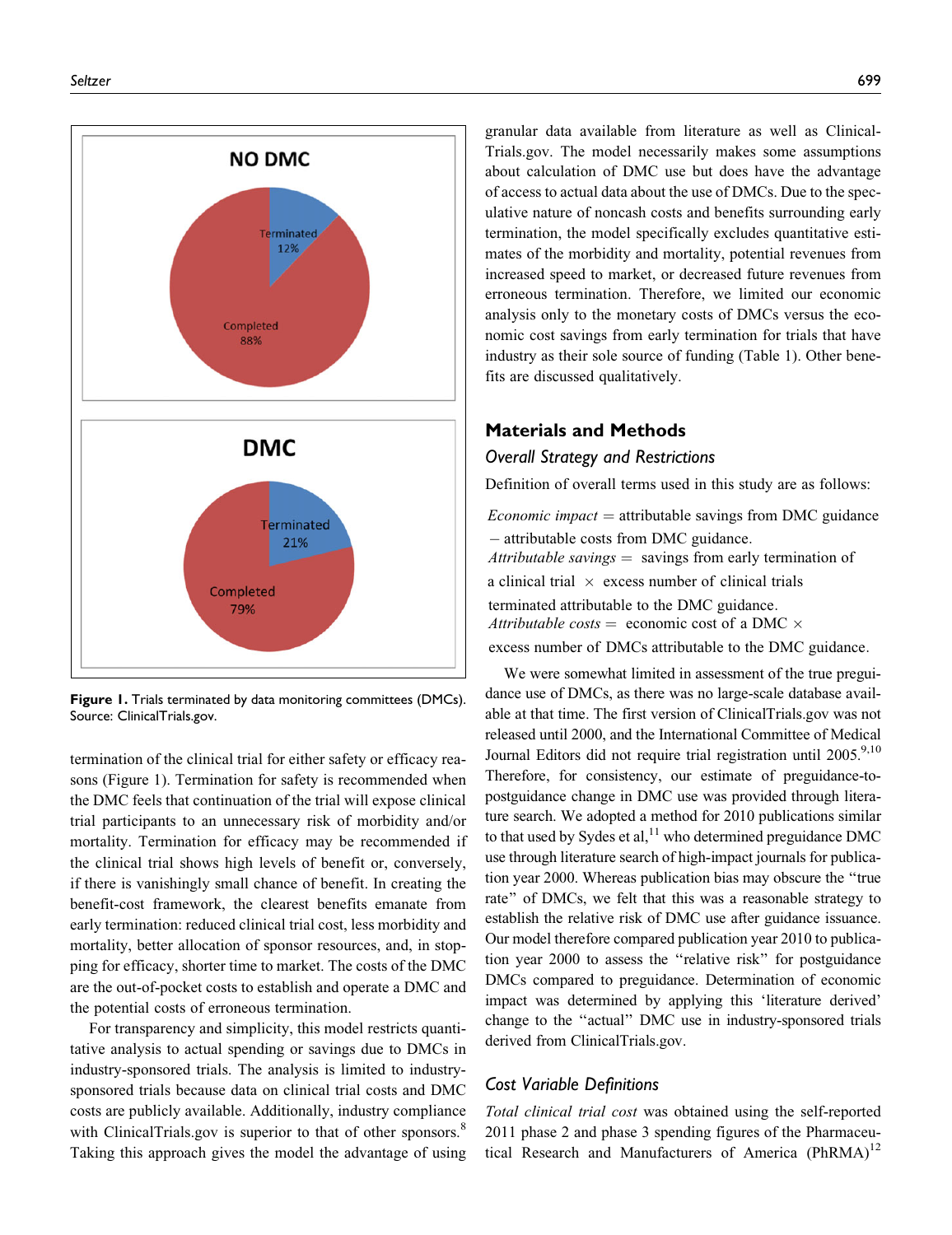| <b>Benefits</b>                                                                                    | Costs                                                             |
|----------------------------------------------------------------------------------------------------|-------------------------------------------------------------------|
| Early termination of clinical<br>trial<br>Reduced morbidity/mortality<br>Increased speed to market | Expenses of data monitoring<br>committee<br>Erroneous termination |



Figure 2. ClinicalTrials.gov search strategy.

across the period of the ClinicaTrials.gov extracts (January 2007–September 2013).

Mean clinical trial cost was derived by dividing the total clinical trial cost by the total number of industry trials.

Mean DMC cost was derived from a recent publication<sup>13</sup> that provided an economic estimate of the cost to support an industry-sponsored DMC by looking at the costs of managing a DMC in-house as well as partial and total outsourcing.

# Actual DMC Usage Definitions

#### Total Number of Industry Trials

ClinicalTrials.gov provided an extract of the database containing all records within the database for September 24, 2013. The

raw ClinicalTrials.gov database extract at that time referenced 152,611 trials by a unique National Clinical Trial Identifier number. For this analysis, trials having a reported start date year from 2007 to 2013 were selected from the database. Additional trial selections were made from the database, where " $OVERALL_STATUS" = completed, suspended, or termin$ nated; "Study\_Type" = interventional; and "Phase" = phase 2, phase2/phase3, or phase 3. Reported use of a DMC (yes/no/ missing) was the primary variable for analysis. Analyses were performed comparing percentages of the selected trials' overall status categories by DMC use ( $\gamma$ es/no) by the primary agency class sponsorship. (''Has\_DMC'' was an optional field with values ''yes'' or ''no'' complete for 78% of industry-sponsored entries. If a value was missing, it was assumed to be ''no'' for purposes of the analysis.) The selection criteria resulted in a sample size of 14,200 trials. For this analysis, the "Agency\_ Class'' variable was presented either as ''Industry'' or ''Other Trial Sponsors,'' incorporating or grouping National Institutes of Health, other, and US government sponsors into the ''Other Trial Sponsor'' category. Of the 14,200 trials, 8823 were industry sponsored and 5377 were non–industry sponsored (Figure 2). The percentage and number of trials by DMC use and by the selected overall status categories are reported. A second analysis was performed tabulating and comparing the number of reported trial subject enrollment by DMC use and AGENCY\_Class for OVERALL\_STATUS.

Validation methodology. Data from time points described by Califf et  $al<sup>14</sup>$  were extracted from ClinicalTrials.gov and imported into SAS 9.2 for data manipulation and analysis. In all cases, the results from our programming reproduced those reported by Califf et al within 1 percentage point. The variation is secondary to known updates to the ClinicalTrials. gov database.

## Total Number of Industry DMCs

This figure was derived from searching ClinicalTrials.gov for all interventional clinical trials selected for phase 2 or phase 3, industry as the sole sponsor, from January 2007 to September 2013, having a DMC.

# Pre- and Postguidance DMC Frequency in High-Impact Journals

## DMC Frequency

For publication year 2010, a comprehensive e-journal search was conducted on all articles published in the 6 high-impact general medical journals found in the comparator group as well as the 5 highest-impact specialty journals in cardiology, infection, oncology, and psychiatry, selected according to their impact factor published in the 2010 Journal Citation Report<sup>15</sup> (Table 2). The first round of search consisted of identifying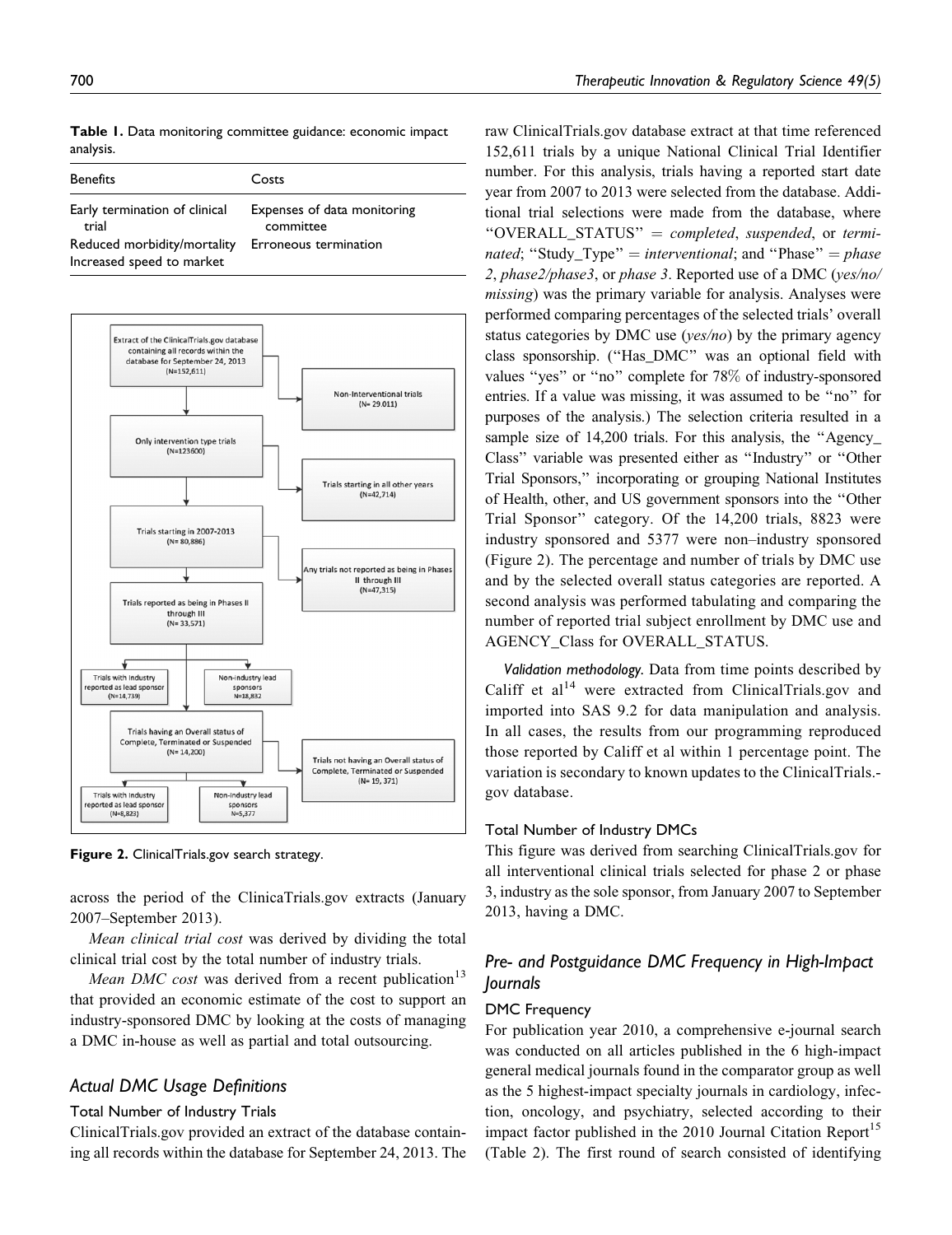|  |  |  |  | <b>Table 2.</b> Journals searched and 2010 impact factors. |  |  |  |  |
|--|--|--|--|------------------------------------------------------------|--|--|--|--|
|--|--|--|--|------------------------------------------------------------|--|--|--|--|

| Therapeutic Area: Journal Title               | 2010 Impact Factor |
|-----------------------------------------------|--------------------|
| General interest                              |                    |
| New England Journal of Medicine               | 53.486             |
| Journal of the American Medical Association   | 30.011             |
| The Lancet                                    | 33.633             |
| Annals of Internal Medicine                   | 16.729             |
| <b>British Medical Journal</b>                | 13.471             |
| Archives of Internal Medicine                 | 10.639             |
| Cardiac and cardiovascular systems            |                    |
| Circulation                                   | 14.432             |
| Journal of the American College of Cardiology | 14.293             |
| European Heart Journal                        | 10.052             |
| <b>Circulation Research</b>                   | 9.504              |
| <b>Nature Reviews Cardiology</b>              | 7.467              |
| Infectious diseases                           |                    |
| <b>Lancet Infectious Diseases</b>             | 16.144             |
| <b>Clinical Infectious Diseases</b>           | 8.186              |
| <b>Emerging Infectious Diseases</b>           | 6.859              |
| <b>AIDS</b>                                   | 6.348              |
| Journal of Infectious Diseases                | 6.288              |
| Oncology                                      |                    |
| <b>CA-A Cancer Journal For Clinicians</b>     | 94.333             |
| <b>Nature Reviews Cancer</b>                  | 37.184             |
| Cancer Cell                                   | 26.925             |
| Journal of Clinical Oncology                  | 18.970             |
| Lancet Oncology                               | 17.764             |
| Psychiatry                                    |                    |
| <b>Molecular Psychiatry</b>                   | 15.470             |
| American Journal of Psychiatry                | 12.759             |
| <b>Archives of General Psychiatry</b>         | 10.782             |
| <b>Biological Psychiatry</b>                  | 8.674              |
| Schizophrenia Bulletin                        | 8.273              |

interventional clinical trials through a keyword search of ''trial'' as well as the search of the involvement of human clinical research participants. The second round of search consisted of identifying the clinical trials that made use of DMCs. This was done through a keyword search for "data," "monitoring," ''committee,'' ''safety,'' and ''board.'' Those articles identified through keyword search were hand searched and abstracted by trained clinical data assistants. Among data points gathered were presence of a DMC, size of trial, trial design, and sponsorship. Any questions regarding interpretation of data were classified by a physician (J.S.). Trials were classified as ''industry sponsored'' if an industry source was listed as a sole sponsor. For publication year 2000, Sydes et al<sup>11</sup> similarly characterized the use of DMCs through literature search in the same top-6 general medical journals, as well as highest-impact cardiology, infection, oncology, and psychiatry journals. The resulting articles were hand searched for randomized controlled trials and DMC usage. ''Pharmaceutical company involvement'' was explicitly assessed, which we used as a surrogate for ''industry sponsorship.''

Although there were slight variations in the literature search strategies between our group and the Sydes et  $al<sup>11</sup>$  effort, there was no significant difference between the randomized clinical trials in general versus specialist journals ( $P = .08$ ) or the distribution of the size of clinical trials ( $P = .6$ ). In terms of trial design details, those that noted crossover or factorial designs were <5% of the total sample. Comparisons were made using odds ratios; significance was calculated with a Pearson chisquare test and 2-tailed  $t$  tests.

## Definitions of Derived Variables

Postguidance DMC risk ratio was calculated from literaturederived (see Table 3):

 $N = No.$  of 2010 trials with DMC / (No. of 2010 studies with  $DMC + No.$  of 2010 studies without DMC).

Attributable DMC burden was defined as the increase (decrease) in the number of DMCs due to the guidance:

 $=$  Total no. of industry DMCs / Postguidance DMC risk ratio.

Attributable DMC cost (Atr\_DMC\_Cost) was defined as the increase (decrease) in the cost of DMCs due to the guidance:

 $=$  Attributable DMC burden  $\times$  Average DMC cost.

Trial cost savings was the amount saved when a DMC requires early termination of a clinical trial. The model assumes that, upon termination, 75% of trial funds have already been spent:

 $= 25\%$  average clinical trial cost.

DMC trial termination difference—trials were considered terminated if, from ClinicalTrials.gov, their OVERALL\_STA- $TUS = "terminated" or "suspended":$ 

 $=$  Trial termination rate for trials with DMCs  $-$  trial termination rate for trials without DMCs:

Number of trials terminated due to postguidance DMC:

 $=$  Attributable DMC burden  $\times$  DMC trial termination difference.

Attributable postguidance savings:

 $=$  Number of trials terminated due to postguidance DMC  $\times$ trial cost savings:

Net impact of DMC guidance:

= Attributable postguidance savings - attributable DMC cost: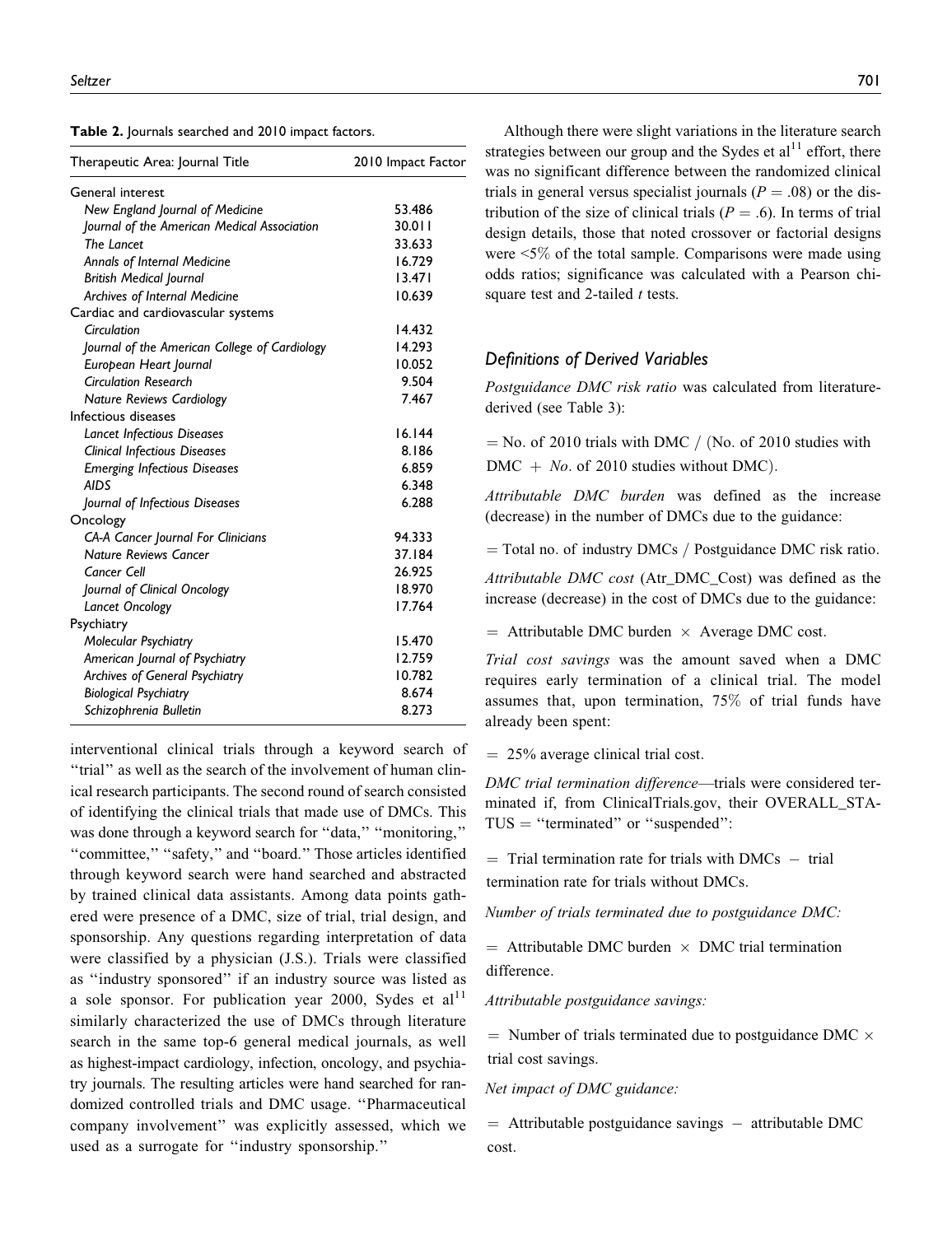#### Table 3. Derived variables.

| Variable                                                                                                 |   | Data           |
|----------------------------------------------------------------------------------------------------------|---|----------------|
| Mean cost of industry-sponsored trial phase 2 and phase 3 trials, 2007-2013                              | A | \$17.6 million |
| Mean DMC cost: outsourced                                                                                | В | \$220,800      |
| Industry trials with DMC                                                                                 | C | 2205           |
| Nonindustry trials with DMC                                                                              |   | 2694           |
| Postguidance DMC risk ratio (from literature search)                                                     |   |                |
| 2010: industry-sponsored trials (total from 2010/with DMC)                                               |   | 292/136        |
| Percentage                                                                                               |   | 47             |
| 2000: industry-sponsored trials (total from 2000/with DMC)                                               |   | 304/74         |
| Percentage                                                                                               |   | 24             |
| 2010/2000 risk ratio (P < .0001)                                                                         | D | 1.9            |
| Attributable DMC burden (increase in industry trials with a DMC from 2000 to 2010)                       |   |                |
| $C - C/D$                                                                                                | E | 1044           |
| Attributable DMC cost (cost of the DMC for the increase in industry trials with a DMC from 2000 to 2010) |   |                |
| $B \times E$                                                                                             | F | \$231 million  |
| Trial cost savings (25% of mean cost of industry-sponsored trial)                                        |   |                |
| $25\% \times A$                                                                                          | G | \$4.4 million  |
| Trial termination rate attributable to DMCs (increase in early termination due to DMCs) <sup>a</sup>     |   |                |
| Termination of trials with DMCs, %                                                                       |   | 21.2           |
| Termination of trials without DMCs, %                                                                    |   | 12.1           |
| Increase due to DMCs, %                                                                                  | н | 9.1            |
| Trials terminated due to postguidance DMC                                                                |   |                |
| $E \times H$                                                                                             |   | 95             |
| Savings from postguidance terminations                                                                   |   |                |
| $G \times I$                                                                                             |   | \$418 million  |
| Net impact of DMC guidance                                                                               |   |                |
| $I-F$                                                                                                    |   | \$187 million  |

Currency is in US dollars. DMC, data monitoring committee. <sup>a</sup>See Figure 1.

# **Results**

## Cost

- Total clinical trial cost: Approximately \$23 billion is the annual burden  $\times$  6.75 years = \$155 billion.
- Mean industry clinical trial cost: \$155 billion / 8823 phase 2 and phase 3 trials  $= $17.6$  million.
- Mean DMC cost: Estimates are from fully outsourced DMC  $=$  \$220,800 to fully "insourced" model at \$458,000. \$220,800, the low cost, was used in this analysis.

# Actual DMC Usage

## Total Number of Industry Trials

There were 14,200 trials started after January 2007 and completed, terminated, or suspended by September 2013. Of these, 8823 were industry sponsored and 5377 were non–industry sponsored. Of the industry trials, 2205 (25%) had DMCs. Of non–industry sponsored trials, 2694 (50%) had DMCs.

# Pre- and Postguidance Frequency of DMCs (Literature Search Method)

A total of 4200 articles from publication year 2010 were identified that met search term criteria, 1131 from the high-impact general medical journals and 3069 from the high-impact therapeutic area journals. The manuscript abstracts were reviewed to determine if the articles were randomized clinical trials, and 816 articles were identified. (Figure 3) The result of the literature search was compared to the Sydes et  $al<sup>11</sup>$  analysis of the 2000 publication year. The use of DMCs was significantly greater in 2010 (risk ratio, 2.1; 95% CI, 1.8-2.6). Of the 816 randomized control studies from 2010, 292 were categorized as ''industry sponsored'' with 136 DMCs (Table 4). From the 2000 publication year, 304 were characterized as ''pharmaceutical company involvement," 74 of which had  $DMCs$ .<sup>14</sup>

# **Discussion**

The literature search methodology showed that following introduction of the FDA Guidance on data monitoring committees, the frequency of DMCs in the published literature from high-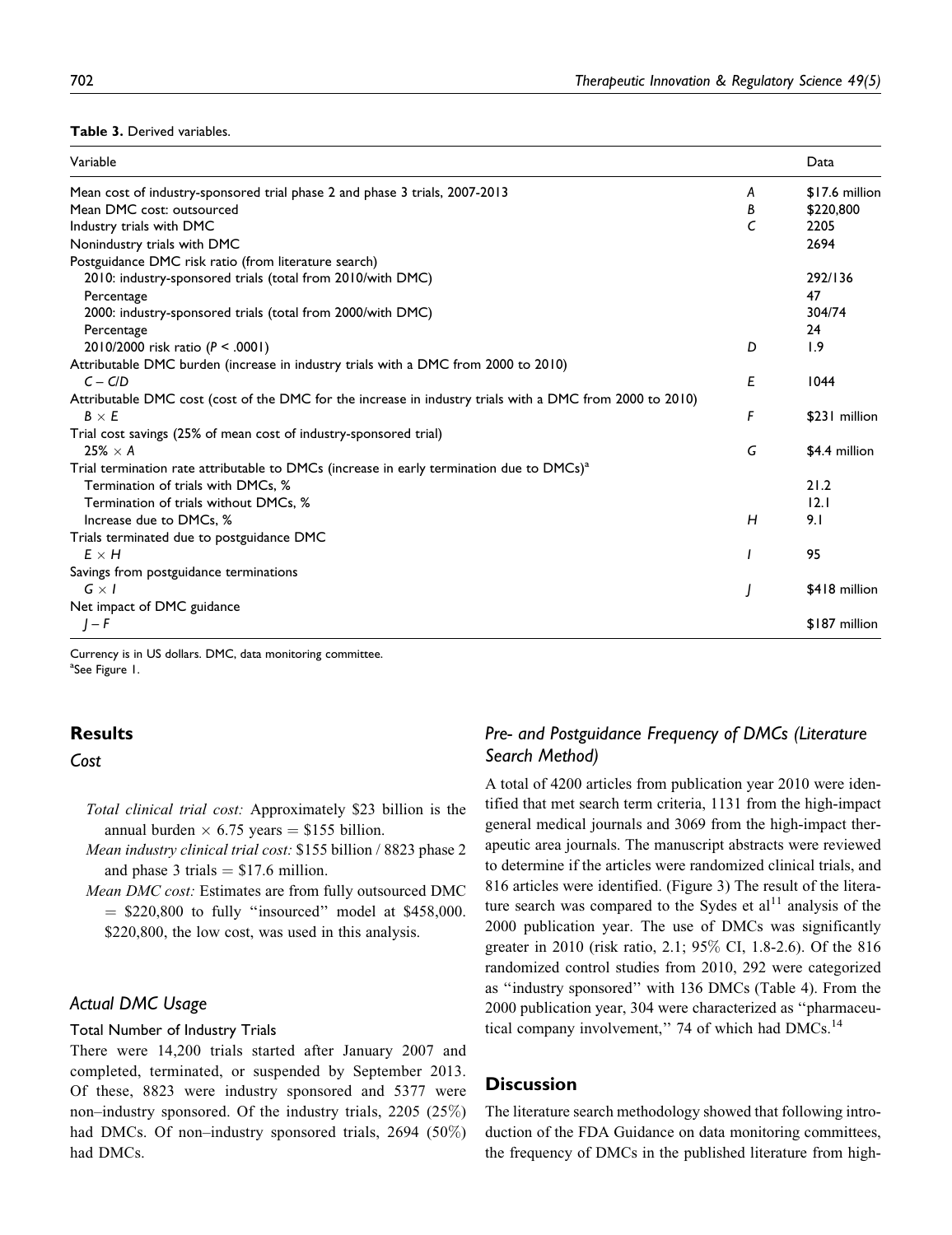

Figure 3. Literature search strategy. DMC, data monitoring committee; RCT, randomized controlled trial.

impact journals has approximately doubled (risk ratio, 1.9; 95% CI, 1.5-2.4). It is reasonable to implicate the guidance in producing this increase. ClinicalTrials.gov data provide a rough estimate of the impact of the FDA Guidance on DMCs over the entire clinical trial enterprise. Our ClinicalTrials.gov analysis shows that since 2007, 25% of completed industrysponsored clinical trials have or have had a DMC, implying that preguidance industry-sponsored clinical trials had a DMC rate of approximately 14%. We estimate that the increase in the establishment and operation of these DMCs has added \$231 million in additional clinical trial spending. However, our analysis shows that this has been a good investment; these same DMCs have been responsible for a reduction in planned trial expenditures of \$418 million.

This net positive economic impact of \$187 million results in a return on investment of 81%. This is independent of other benefits, such as avoidance of morbidity, mortality, or the opportunity cost of not taking a more effective therapy. These ''costs'' are likely not trivial—in our sample of completed trials from 2007 to 2103, a total of 158,044 subjects were enrolled in studies that were stopped or suspended that had DMCs. There

is also the possibility that studies were stopped due to efficacy concerns, which might result in additional benefits of more expedient delivery of proper therapy to the population as well as a shorter ''time to market,'' which increases revenue for industry sponsors.

However, it should be noted that the above assumes that trial termination by a DMC was properly recommended. As there are no uniform standards for recommending trial modification, DMCs may vary widely in their interpretation of patient safety. Thus, if a DMC inappropriately recommends termination, that might derail development of a promising compound. Not only would this deprive patients of needed therapy, but it might also cost industry sponsors large sums of investment capital.

# **Conclusions**

Our model demonstrates that use of DMCs has markedly increased since issuance of the DMC guidance. Additionally, we show that the investment in DMCs has a positive return on investment for the clinical trial enterprise. However, the specific reasons for DMC action are unknown and are necessary to estimate the true value of DMCs. Specific fields in ClinicalTrials.gov would be helpful in providing a better answer to this question.

## Limitations

We cannot be certain that the observed increase of DMCs in the literature is secondary to the presence of the FDA guidance. It could also be secondary to an increase in ''DMC worthy'' trials or perhaps a publication bias in favor of studies with DMCs. That said, application of these literature-based findings to limitations of estimating the cost savings includes estimation of the cost of clinical trials as well as that of early termination. The cost of clinical trials includes only those costs reported by PhRMA members. This may be an underor overestimate, as not all trials selected have sponsors who are PhRMA members. Additionally, we had no hard data regarding cost savings from early termination. Our judgment to use the 25% value of trial costs was due to unpublished interviews with DMC experts who thought that termination often occurs before 50% enrollment.

From a methods perspective, in addition to the previously described limitations of the ClinicalTrials.gov database, $14$  the DMC field was not a required field and was nonmissing in 78% of cases. We equated DMC use in these ''missing'' trials with "no DMC." We decided to do a sensitivity analysis by assuming that any missing DMC indication was a result of no DMC. As such, missing DMC values were recoded as ''no DMC" and thus included in the analysis. The logistic regression results were not appreciably different from the original analysis excluding the missing DMC indication. Additionally,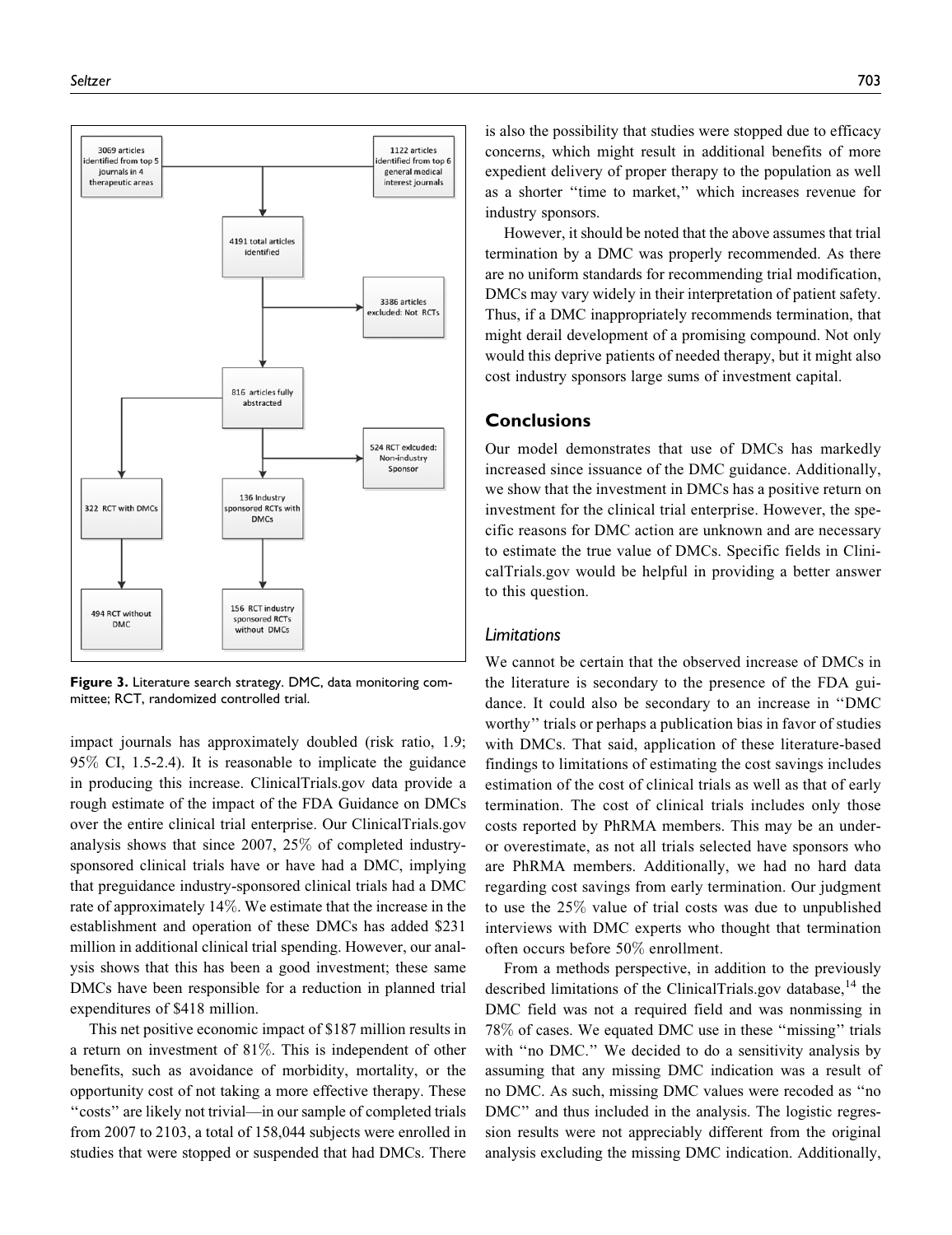|                  | 2000       |            | 2010: All Studies |            |            | 2010: Industry-Sponsored Studies |            |            |    | CI                               |     |     |
|------------------|------------|------------|-------------------|------------|------------|----------------------------------|------------|------------|----|----------------------------------|-----|-----|
| Journals         | <b>RCT</b> | <b>DMC</b> | %                 | <b>RCT</b> | <b>DMC</b> | %                                | <b>RCT</b> | <b>DMC</b> | %  | <b>RR</b>                        | 5%  | 95% |
| High impact      | 282        | 70         | 25                | 336        | 175        | 52                               | 122        | 69         | 57 | 2.0                              | 1.7 | 2.6 |
| Ann Intern Med   | 21         | 5          | 24                | 27         | 10         | 37                               | 6          |            | 33 | 1.6                              |     | 3.7 |
| Arch Intern Med  | 28         | 3          | $\mathbf{H}$      | 9          | 0          | 0                                | $\Omega$   |            | 0  | Unable to calculate; value $= 0$ |     |     |
| BMI              | 34         | 0          | $\Omega$          | 50         | 4          | 8                                | 4          |            | 0  | Unable to calculate; value $= 0$ |     |     |
| <b>JAMA</b>      | 49         | 12         | 24                | 42         | 26         | 62                               | П          |            | 64 | 2.6                              |     | 4.4 |
| N Engl J Med     | 62         | 22         | 35                | 125        | 88         | 70                               | 63         | 41         | 65 | 2.0                              |     | 2.8 |
| Lancet           | 88         | 28         | 32                | 83         | 47         | 57                               | 38         | 9          | 50 | 1.8                              |     | 2.5 |
| Therapeutic area | 380        | 49         | 13                | 480        | 147        | 31                               | 170        | 67         | 39 | 2.4                              | 2   | 3.2 |
| Cardiology       | 145        | 31         | 21                | 147        | 62         | 42                               | 67         | 29         | 43 | 2.0                              |     | 2.8 |
| Infection        | 56         | 10         | 18                | 115        | 37         | 32                               | 29         | 12         | 41 | $\overline{1.8}$                 |     | 3.4 |
| Oncology         | 103        | 8          | 8                 | 159        | 43         | 27                               | 57         | 24         | 42 | 3.5                              | າ   | 7.1 |
| Psychiatry       | 76         | 0          | $\Omega$          | 59         | 5          | 8                                | 17         | 2          | 12 | Unable to calculate; value $= 0$ |     |     |
| All              | 662        | 119        | 18                | 816        | 322        | 39                               | 292        | 136        | 47 | 2.1                              |     | 2.6 |

Table 4. Comparison of 2000 versus 2010 literature search.

DMC, data monitoring committee; RCT, randomized controlled trial; RR, risk ratio.

as the use of National Clinical Trial Identifier numbers was also optional, we could not establish any reliable concordance rate between the mention of DMCs in publications and that in the ClinicalTrials.gov database.

An additional and important limitation is that there is no standardized definition of what is meant by ''DMC,'' so there is no way to know whether the DMCs were comparable. For instance, they may be internal or external DMCs. There was no evidence, say, of the number of interim analyses. This may have an additional impact on the cost estimate, as discussed in the Conclusions section. With respect to the literature search, unlike the Sydes et al<sup>11</sup> publication, which focused on trial factors favoring use of DMCs, our efforts reported only on the presence or absence of DMCs and not their appropriateness; that is, this effort did not evaluate factors such as survival endpoints and study duration.

As mentioned above, "industry sponsorship" is not directly comparable. As far as the cost assumptions for the model, total clinical trial spending may have been underestimated because ClinicalTrials.gov contains industry trials from non-PhRMA members. Additionally, as some of the trials in our Clinical-Trials.gov extract were classified as phase 1/2 and phase 3/4, it is likely that some spending may not have been classified as phase 2 or phase 4. Mean clinical trial cost may have been overestimated, as some of the clinical trials spending is directed toward trials where industry is not the sole sponsor.

#### Acknowledgments

The author thanks the following individuals for their assistance with this study. For data abstraction: Bryan Wong, Zhising Leck, and Gloria Than Wan Hui. For analysis: Alan Smith and Mark Williams. Review and advice: Robert M. Califf.

#### Declaration of Conflicting Interests

The author is an employee of ACI Clinical, which facilitates data monitoring committees. He serves and has served as a data monitoring committee member.

#### Funding

The author received no financial support for the research, authorship, and/or publication of this article.

#### **References**

- 1. US Food and Drug Administration. Guidance and regulation. [http://www.fda.gov/Food/GuidanceRegulation.](http://www.fda.gov/Food/GuidanceRegulation) Accessed December 9, 2014.
- 2. Hirshberg B, Katz A. Cardiovascular outcome studies with novel antidiabetes agents: scientific and operational considerations. Diabetes Care. 2013;36(suppl 2):S253-S258.
- 3. US Food and Drug Administration. Economic impact analyses of FDA regulations. [http://www.fda.gov/AboutFDA/ReportsMa](http://www.fda.gov/AboutFDA/ReportsManualsForms/Reports/EconomicAnalyses/)[nualsForms/Reports/EconomicAnalyses/](http://www.fda.gov/AboutFDA/ReportsManualsForms/Reports/EconomicAnalyses/). Accessed December 9, 2014.
- 4. Bouvy J, Koopmanschap M, Shah R, Schellekens H. The costeffectiveness of drug regulation: the example of thorough QT/ QTc studies. Clin Pharmacol Ther. 2012;91(2):281-288.
- 5. Pasquali S, Lam W, Chiswell K, Kemper A, Li J. Status of the pediatric clinical trials enterprise: an analysis of the US Clinical-Trials.gov Registry. Pediatrics. 2012;130(5):e1269-e1277.
- 6. US Food and Drug Administration. The establishment and operation of clinical trial data monitoring committees for clinical trial sponsors. [http://www.fda.gov/regulatoryinformation/guidances/](http://www.fda.gov/regulatoryinformation/guidances/ucm127069.htm) [ucm127069.htm.](http://www.fda.gov/regulatoryinformation/guidances/ucm127069.htm) Published March 2006. Accessed December 9, 2014.
- 7. Department of Health and Human Services. Institutional review boards: a time for reform. [https://oig.hhs.gov/oei/reports/oei-01-](https://oig.hhs.gov/oei/reports/oei-01-97-00193.pdf) [97-00193.pdf.](https://oig.hhs.gov/oei/reports/oei-01-97-00193.pdf) Accessed December 9, 2014.